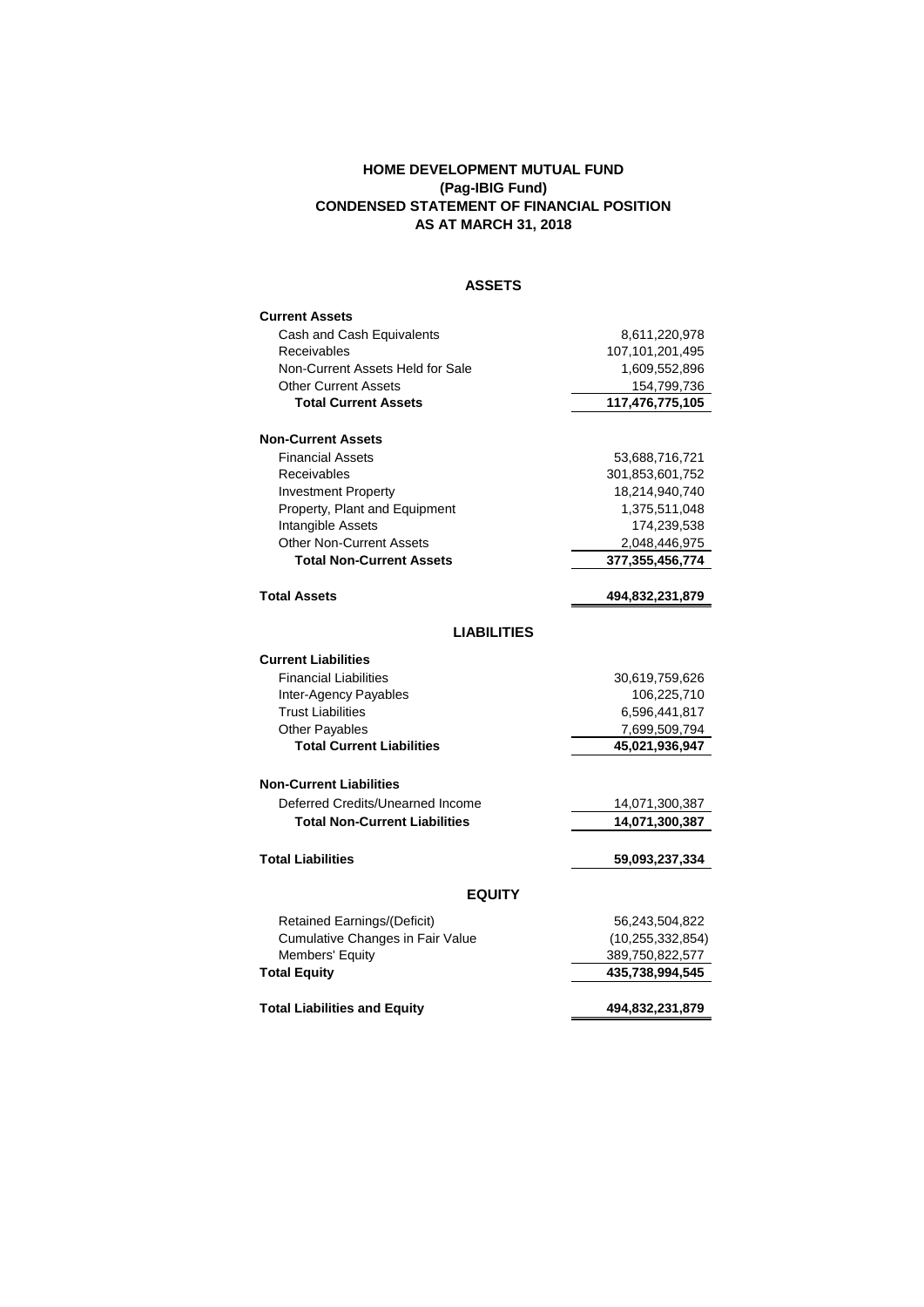## **HOME DEVELOPMENT MUTUAL FUND (Pag-IBIG Fund) CONDENSED STATEMENT OF COMPREHENSIVE INCOME FOR THE PERIOD ENDED MARCH 31, 2018**

| Income                                                             |                 |
|--------------------------------------------------------------------|-----------------|
| Service and Business Income                                        | 9,428,943,462   |
| Gains                                                              | 1,363,714,352   |
| Other Non-Operating Income                                         | 23,769,185      |
| <b>Total Income</b>                                                | 10,816,426,999  |
| <b>Expenses</b>                                                    |                 |
| <b>Personnel Services</b>                                          | 931,533,577     |
| Maintenance and Other Operating Expenses                           | 983,973,149     |
| <b>Financial Expenses</b>                                          | 5,540,276       |
| Non-Cash Expenses                                                  | 787,354,011     |
| <b>Total Expenses</b>                                              | 2,708,401,013   |
| <b>Profit/(Loss) Before Tax</b>                                    | 8,108,025,986   |
| Income Tax Expense/(Benefit)                                       |                 |
| <b>Profit/(Loss) After Tax</b>                                     | 8,108,025,986   |
| Net Assistance/Subsidy/(Financial Assistance/Subsidy/Contribution) |                 |
| Net Income/(Loss)                                                  | 8,108,025,986   |
| Other Comprehensive Income/(Loss) for the Period                   | (4,922,058,426) |
| Comprehensive Income/(Loss)                                        | 3,185,967,560   |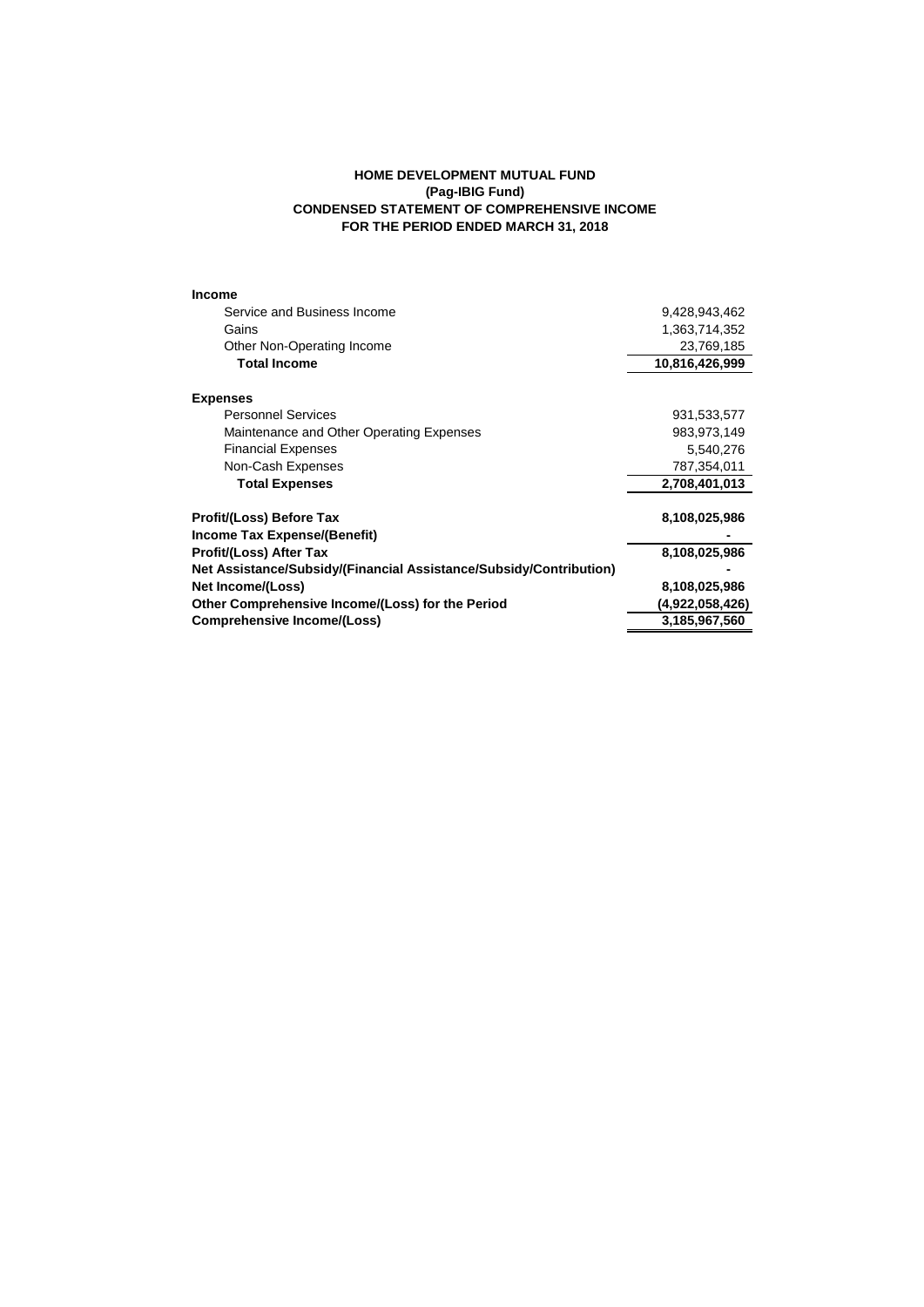### **HOME DEVELOPMENT MUTAL FUND (Pag-IBIG Fund) STATEMENT OF CHANGES IN EQUITY FOR THE PERIOD ENDED MARCH 31, 2018**

|                                                                    | <b>Cumulative Changes</b><br>in Fair Value of<br>Investments | <b>Retained Earnings/</b><br>(Deficit) | <b>Members' Equity</b>            | <b>TOTAL</b>    |
|--------------------------------------------------------------------|--------------------------------------------------------------|----------------------------------------|-----------------------------------|-----------------|
| <b>BALANCE AT DECEMBER 31, 2017</b>                                | (5,333,274,428)                                              | 75,430,195,221                         | 361,436,072,685                   | 431,532,993,478 |
| <b>CHANGES IN EQUITY</b><br>Add/(Deduct):<br>Members' Contribution |                                                              |                                        | 9,327,084,642                     | 9,327,084,642   |
| Comprehensive Income for the year                                  | (4,922,058,426)                                              | 8,108,025,986                          |                                   | 3,185,967,560   |
| <b>Dividends</b><br><b>Provident Claims</b>                        |                                                              | (27, 293, 614, 914)                    | 27,293,614,914<br>(2,911,203,309) | (2,911,203,309) |
| <b>Other Adjustments</b>                                           |                                                              | (1, 101, 471)                          | (5,394,746,355)                   | (5,395,847,826) |
| <b>BALANCE AT MARCH 31, 2018</b>                                   | (10,255,332,854)                                             | 56,243,504,822                         | 389.750.822.577                   | 435.738.994.545 |